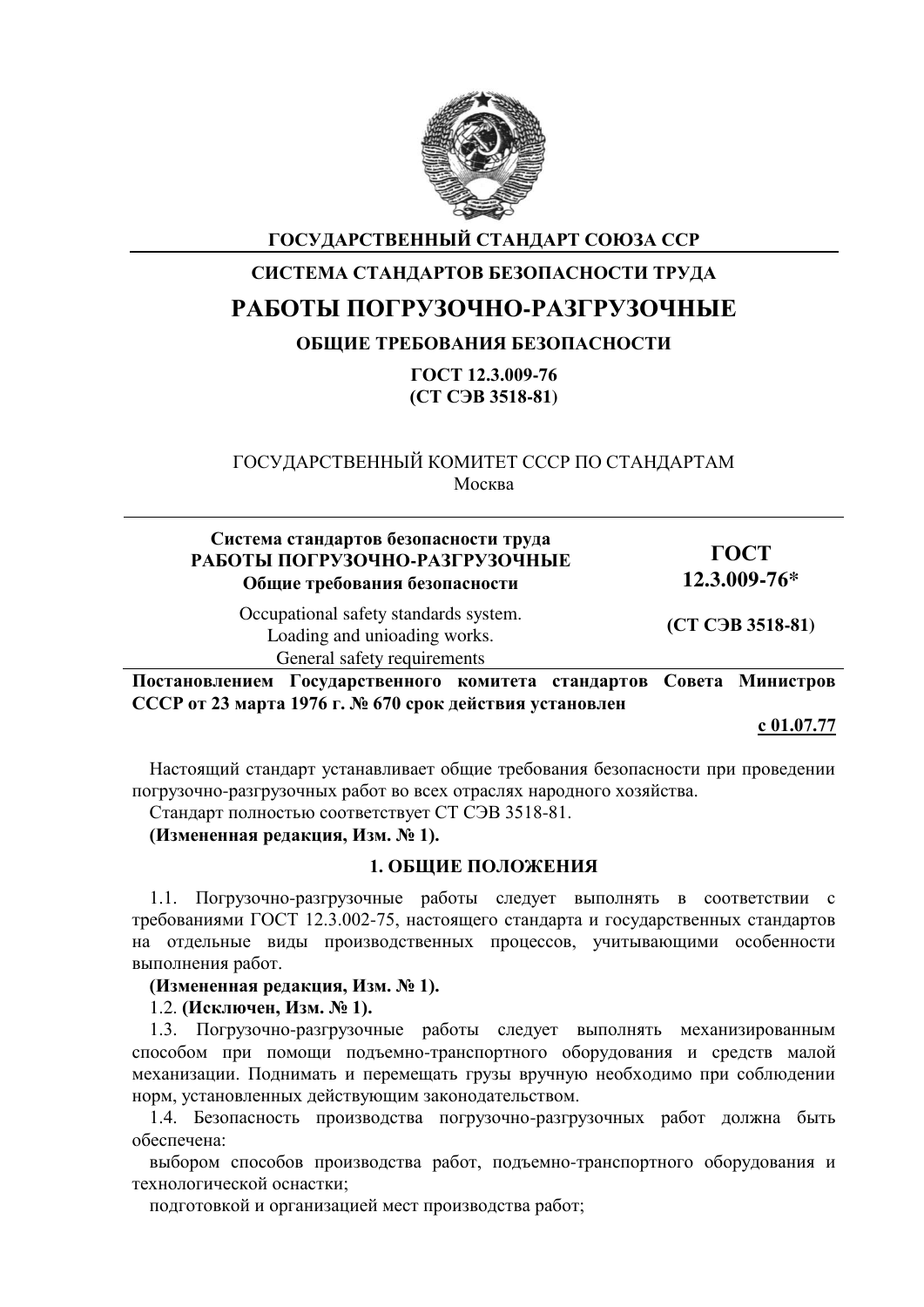применением средств защиты работающих;

проведением медицинского осмотра лиц, допущенных к работе, и их обучением. 1.4. **(Введен дополнительно, Изм. № 1).** 

### 2. ТРЕБОВАНИЯ К ПРОЦЕССАМ ПРОИЗВОДСТВА ПОГРУЗОЧНО-РАЗГРУЗОЧНЫХ РАБОТ

2.1. Выбор способов производства работ должен предусматривать предотвращение или снижение до уровня допустимых норм воздействия на работающих опасных и вредных производственных факторов путем:

механизации и автоматизации погрузочно-разгрузочных работ;

применения устройств и приспособлений, отвечающих требованиям безопасности;

эксплуатации производственного оборудования в соответствии с действующей нормативно-технической документацией и эксплуатационными документами;

применения знаковой и других видов сигнализации при перемещении грузов подъемно-транспортным оборудованием;

правильного размещения и укладки грузов в местах производства работ и в транспортные средства;

соблюдения требований к охранным зонам электропередачи, узлам инженерных коммуникаций и энергоснабжения.

### **(Измененная редакция, Изм. № 1).**

### 2.2-2.4. **(Исключены, Изм. № 1).**

2.5. При перемещении груза подъемно-транспортным оборудованием нахождение работающих на грузе и в зоне его возможного падения не допускается.

После окончания и в перерыве между работами груз, грузозахватные приспособления и механизмы (ковш, грейфер, рама, электромагнит и т.п.) не должны оставаться в поднятом положении.

Перемещение груза над помещениями и транспортными средствами, где находятся люди, не допускается.

### **(Измененная редакция, Изм. № 1).**

2.6. Грузы, размещаемые вблизи железнодорожных и крановых рельсовых путей, должны быть расположены в соответствии с требованиями ГОСТ 9238-73 и нормативно-технической документации, утвержденной Госгортехнадзором СССР.

2.7. Грузы (кроме балласта, выгружаемого для путевых работ) при высоте их укладки, считая от головки рельса, до 1,2 м должны находиться от наружной грани головки ближайшего к грузу рельса железнодорожного или подкранового пути на расстоянии не менее 2,0 м, а при большой высоте - не менее 2,5 м.

#### **(Измененная редакция, Изм. № 1).**

2.8. Строповку грузов следует производить в соответствии с "Правилами устройства и безопасной эксплуатации грузополъемных кранов", утвержденными Госгортехнадзором СССР.

Строповку крупногабаритных грузов (металлических, железобетонных конструкций и др.) необходимо производить за специальные устройства, строповочные узлы или обозначенные места в зависимости от положения центра тяжести и массы груза.

Места строповки, положение центра тяжести и массы груза должны быть обозначены предприятием-изготовителем продукции или грузоотправителем.

2.9. Перед подъемом и перемещением грузов должны быть проверены устойчивость грузов и правильность их строповки.

2.10. Способы уклалки и крепления грузов должны обеспечивать их устойчивость при транспортировании и складировании, разгрузке транспортных средств и разборке штабелей, а также возможность механизированной погрузки и выгрузки. Маневрирование транспортных средств с грузами после снятия крепления с грузов не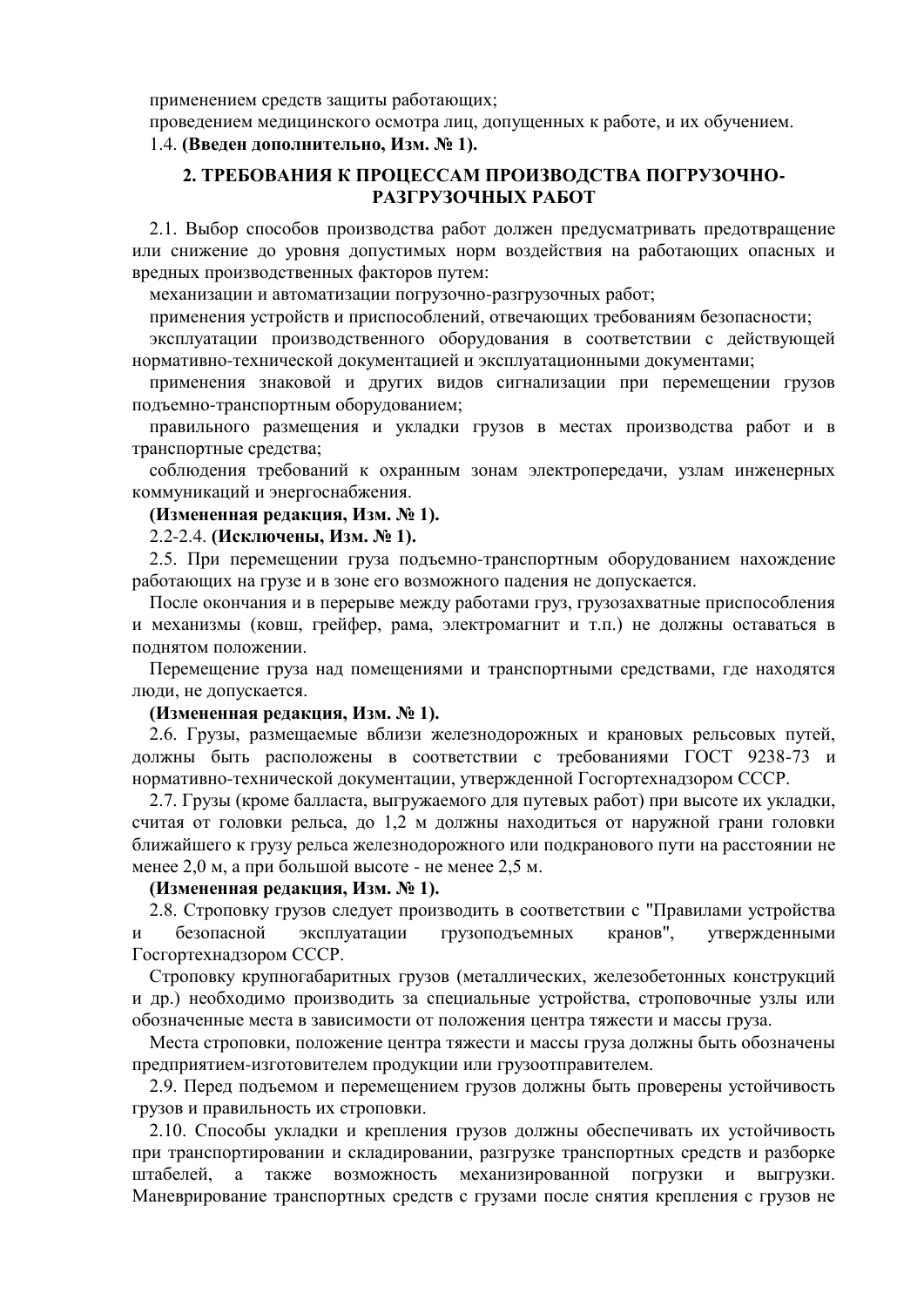лопускается.

#### **(Измененная редакция, Изм. № 1).**

2.11. Штабели сыпучих грузов должны иметь откосы крутизной, соответствующей углу естественного откоса для грузов данного вида, или должны быть ограждены прочными подпорными стенками.

#### 2.12. **(Исключен, Изм. № 1).**

2.13. При выполнении погрузочно-разгрузочных работ с применением машин непрерывного транспорта:

укладка грузов должна обеспечивать равномерную загрузку рабочего органа и устойчивое положение груза;

подача и снятие груза с рабочего органа машины должна производиться при помощи специальных подающих и приемных устройств.

### 2.14. (Исключен, Изм. № 1).

2.15. При производстве работ с тарно-штучными грузами следует использовать контейнеры, средства пакетирования, а также специализированные грузозахватные приспособления, исключающие выпадение грузов.

2.16. Крыши контейнеров, устройства для их строповки и крепления к транспортным средствам должны быть очищены от посторонних предметов, льда и снега.

#### 2.15, 2.16. **(Измененная редакция, Изм. № 1).**

#### 2.17. **(Исключен, Изм. № 1).**

2.18. При погрузке (выгрузке) металлов электромагнитными и грейферными захватами зона подъема и перемещения грузов должна быть ограждена.

### **(Измененная редакция, Изм. № 1).**

2.19. **(Исключен, Изм. № 1).** 

2.20. На местах погрузки и выгрузки лесоматериалов должны быть предусмотрены приспособления, исключающие развал лесоматериалов.

2.21. Погрузку и выгрузку сыпучих грузов следует производить механизированным способом, исключающим загрязнение воздуха рабочей зоны.

#### **(Измененная редакция, Изм. № 1).**

2.22. При разгрузке сыпучих грузов из полувагонов люки следует открывать специальными приспособлениями, позволяющими работающим находиться на безопасном расстоянии.

При разгрузке сыпучих грузов из полувагонов на повышенных путях, расположенных на высоте более 2,5 м, люки следует открывать со специальных мостиков.

2.23. При ликвидации зависания сыпучих грузов в емкостях нахождение в них работающих не допускается.

#### **(Измененная редакция, Изм. № 1).**

#### 2.24. **(Исключен, Изм. № 1).**

2.25. При разгрузке сыпучих грузов с автомобилей-самосвалов, стоящих на насыпях, а также при засыпке котлованов и траншей грунтом, автомобили-самосвалы необходимо устанавливать на расстоянии не менее 1м от бровки естественного откоса.

#### **(Измененная редакция, Изм. № 1).**

2.26. Погрузочно-разгрузочные работы и перемещение опасных (по ГОСТ 19433-81) грузов следует производить:

в соответствии с требованиями безопасности труда; содержащимися в документации, утвержденной в установленном порядке;

в специально отведенных местах при наличии данных о классе опасности по ГОСТ 19433-81 и указаний отправителя груза по соблюдению мер безопасности.

2.27. Не допускается выполнять погрузочно-разгрузочные работы с опасными грузами при обнаружении несоответствия тары требованиям нормативно-технической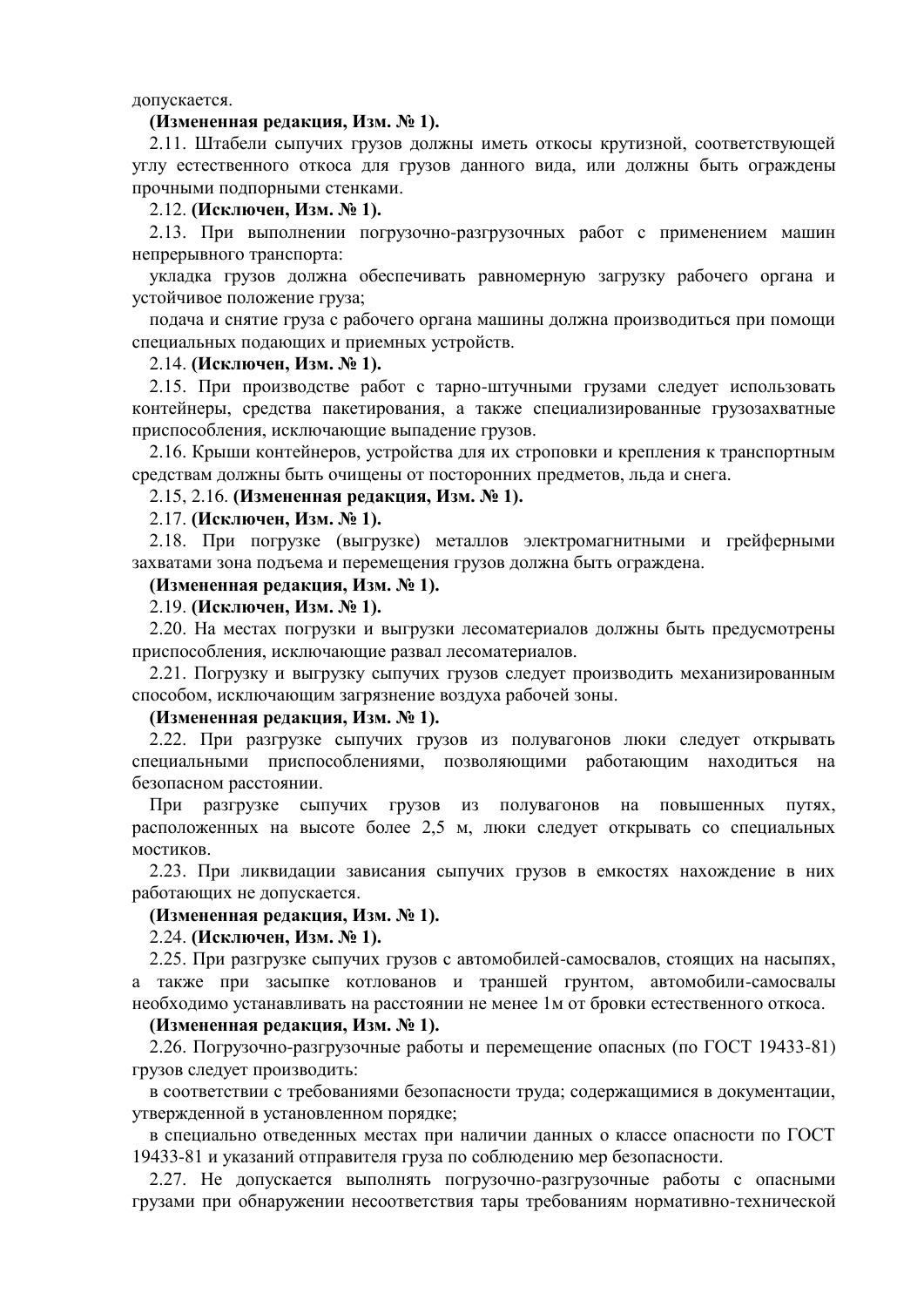документации, утвержденной в установленном порядке, неисправности тары, а также при отсутствии маркировки и предупредительных надписей на ней.

После окончания работ с опасными грузами места производства работ, подъмнотранспортное оборулование грузозахватные приспособления и средства индивидуальной защиты должны быть подвергнуты санитарной обработке в зависимости от свойств груза.

2.28. При возникновении опасных и вредных производственных факторов вследствие воздействия метеорологических условий на физико-химическое состояние груза погрузочно-разгрузочные работы должны быть прекращены или приняты меры по созданию безопасных условий труда.

### 2.27, 2.28. **(Измененная редакция, Изм. № 1).**

#### 2.29. **(Исключен, Изм. № 1).**

2.30. Погружать и разгружать животных, сырье и продукты животного происхождения следует лишь при наличии данных о характере груза и в соответствии с требованиями ГОСТ 12.1.008-76. Перед началом работ груз должен быть проверен органами ветеринарного надзора.

2.31. Погружать, выгружать и перемещать грузы, требующие карантинной обработки, следует на специально выделенных площадках, отвечающих предъявляемым к ним санитарным требованиям Министерства здравоохранения СССР.

2.32. После выполнения погрузочно-разгрузочных работ с животными, сырьем и продуктами животного происхождения места производства работ, транспортные средства, грузозахватные приспособления, инвентарь и средства индивидуальной защиты должны быть подвергнуты дезинфекции.

### **(Измененная редакция, Изм. № 1).**

2.33. Перед началом погрузочно-разгрузочных работ должен быть установлен порядок обмена условными сигналами между подающим сигналы (стропальщиком) и машинистом подъемно-транспортного оборудования.

### **(Введен дополнительно, Изм. № 1).**

## 3. ТРЕБОВАНИЯ К МЕСТАМ ПРОИЗВОДСТВА ПОГРУЗОЧНО-РАЗГРУЗОЧНЫХ РАБОТ

3.1. Места производства погрузочно-разгрузочных работ должны иметь основание. обеспечивающее устойчивость подъемно-транспортного оборудования, складируемых материалов и транспортных средств.

3.2. Выбор мест проведения погрузочно-разгрузочных работ, размещение на них зданий (сооружений) и отделение их от жилой застройки санитарно-защитными зонами должны соответствовать требованиям строительных норм и правил, утвержденных Госстроем СССР, санитарных норм, утвержденных Минздравом СССР, и другой нормативно-технической локументации.

3.3. На площадках для укладки грузов должны быть обозначены границы штабелей, проходов и проездов между ними. Не допускается размещать грузы в проходах и проездах.

Ширина проездов должна обеспечивать безопасность движения транспортных средств и подъемно-транспортного оборудования.

3.4. Места производства погрузочно-разгрузочных работ, включая проходы и проезды, должны иметь достаточное естественное и искусственное освещение в соответствии со строительными нормами и правилами, утвержденными Госстроем CCCP.

Освещенность должна быть равномерной, без слепящего действия светильников на работающих. Типы осветительных приборов следует выбирать в зависимости от условий среды, свойств и характера перерабатываемых грузов.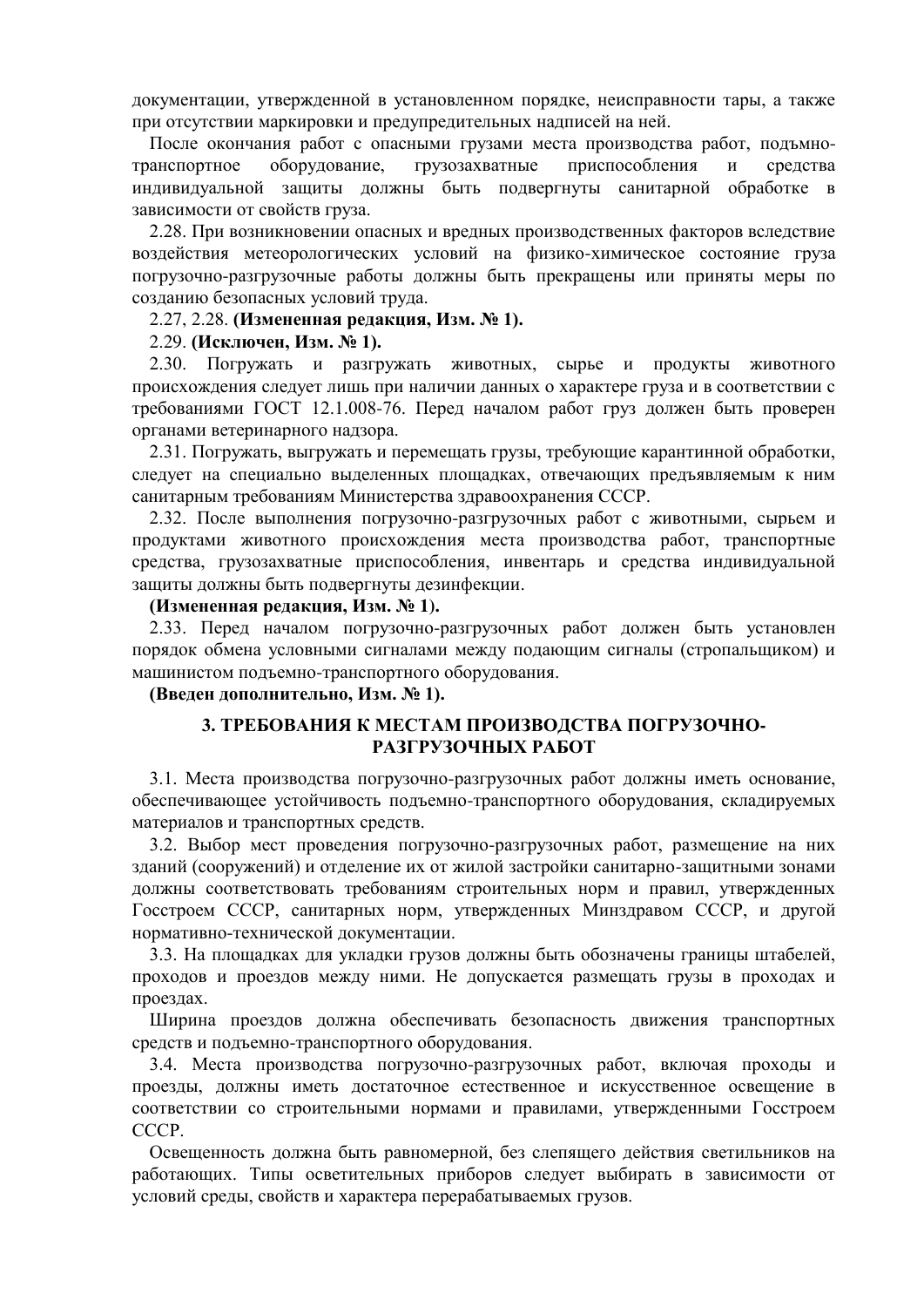### 3.1-3.4. **(Измененная редакция, Изм. № 1).**

### 3.5. **(Исключен, Изм. № 1).**

3.6. Рабочие, занятые на погрузочно-разгрузочных работах, должны быть обеспечены санитарно-бытовыми помещениями и доброкачественной питьевой водой.

3.7. Площадки производства погрузочно-разгрузочных работ должны соответствовать требованиям пожарной безопасности по ГОСТ 12.1.004-76, а также строительным нормам и правилам, утвержденным Госстроем СССР, и правилам пожарной безопасности, утвержденным или согласованным с ГУПО МВД СССР.

3.8. Температуру наружного воздуха и силу ветра в данном климатическом районе, при которых следует прекращать производство работ на открытом воздухе или устраивать перерывы для обогревания рабочих, устанавливает администрация предприятия в соответствии с действующим законодательством.

3.9. Места производства погрузочно-разгрузочных работ должны быть оснащены необходимыми средствами коллективной защиты и знаками безопасности по ГОСТ 12.4.026-76.

3.10. Движение транспортных средств в местах погрузочно-разгрузочных работ должно быть организовано по транспортно-технологической схеме с установкой соответствующих дорожных знаков по ГОСТ 10807-78, а также знаков, принятых на железнодорожном, водном и воздушном транспорте.

3.11. Температура, влажность, скорость движения воздуха в рабочей зоне производственных помещений, а также содержание вредных веществ в местах производства погрузочно-разгрузочных работ - по ГОСТ 12.1.005-76; уровни шума и вибрации на рабочем месте - по ГОСТ 12.1.003-76 и ГОСТ 12.1.012-78.

3.12. Для перехода работающих по сыпучему грузу, имеющему большую текучесть и способность засасывания, следует устанавливать трапы или настилы с перилами на всем пути передвижения.

3.13. Грузовые столы, рампы, эстакады и другие сооружения должны быть оборудованы постоянными или съемными отбойными устройствами.

3.14. Проходы и рабочие места должны быть выровнены и не иметь ям, рытвин. Зимой проходы должны быть очищены от снега, а в случае обледенения посыпаны песком, шлаком или другими противоскользящими материалами.

3.15. Для прохода (подъема) на рабочее место должны быть предусмотрены тротуары, лестницы, мостики, трапы, отвечающие требованиям безопасности.

3.9-3.15. **(Введены дополнительно, Изм. № 1).** 

# 4. ТРЕБОВАНИЯ К ПРИМЕНЕНИЮ ПОЛЪЕМНО-ТРАНСПОРТНОГО **ОБОРУДОВАНИЯ**

4.1. Подъемно-транспортное оборудование, применяемое при проведении погрузочно-разгрузочных работ, должно соответствовать требованиям ГОСТ 12.2.003-74, правилам устройства и безопасной эксплуатации грузоподъемных кранов Госгортехнадзора СССР, а также требованиям безопасности, изложенным в стандартах и технических условиях на оборудование конкретного вида.

### **(Измененная редакция, Изм. № 1).**

4.2. Установка, регистрация, испытание и техническое освидетельствование подъемно-транспортного оборудования и грузозахватных приспособлений должны быть выполнены в соответствии с правилами устройства и безопасной эксплуатации грузоподъемных кранов, утвержденными Госгортехнадзором СССР, и другой нормативно-технической документацией, утвержденной в установленном порядке.

4.3. Не допускаются работы на грузоподъемной машине (кран, перегружатель кранового типа) при скорости ветра, превышающей значение, указанное в паспорте машины, а также при снегопаде, тумане, дожде, снижающих видимость в пределах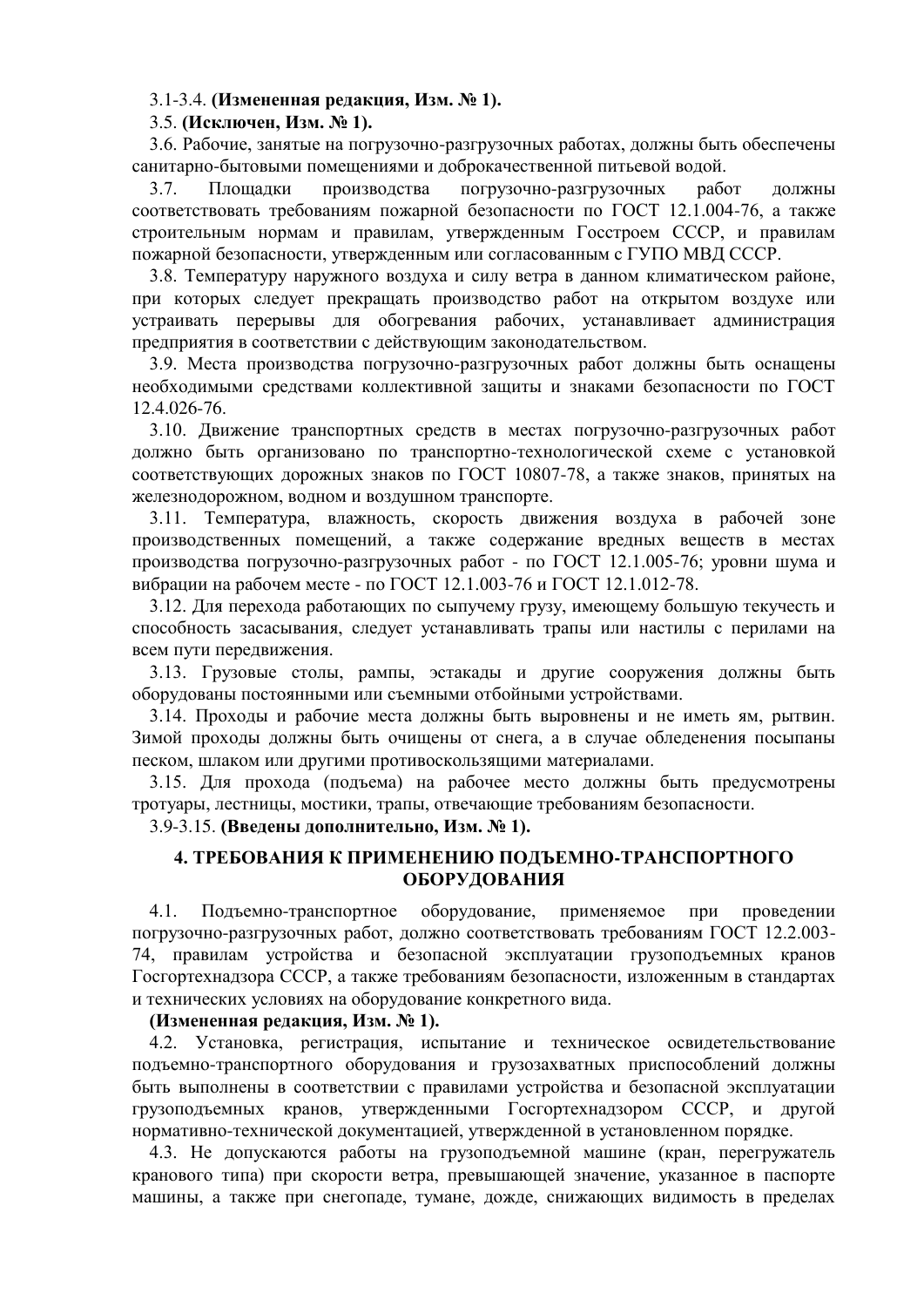рабочей зоны.

Не допускаются работы на грузоподъемной машине, если температура окружающего воздуха ниже значения, указанного в паспорте машины.

### **(Измененная редакция, Изм. № 1).**

4.4. Подъмно-транспортное оборудование, транспортные средства при производстве погрузочно-разгрузочных работ должны быть в состоянии, исключающем их самопроизвольное перемещение.

4.5. Съемные грузозахватные приспособления (стропы, траверсы и др.) до пуска в работу должны быть подвергнуты полному техническому освидетельствованию.

4.6. Подъемно-транспортным оборудованием разрешается поднимать груз, масса которого вместе с грузозахватными приспособлениями не превышает допустимую грузоподъемность данного оборудования.

Не допускается поднимать груз неизвестной массы, а также защемленный, примерзший или зацепившийся.

4.5, 4.6. (Введены дополнительно, Изм. № 1).

# 5. ТРЕБОВАНИЯ К ПЕРСОНАЛУ, ДОПУСКАЕМОМУ К ПОГРУЗОЧНО-РАЗГРУЗОЧНЫМ РАБОТАМ

5.1. К управлению подъемно-транспортным оборудованием допускаются лица не моложе 18 лет, прошедшие медицинское освидетельствование в порядке, установленном Минздравом СССР, обученные безопасности труда в соответствии с ГОСТ 12.0.004-79 и имеющие право управления указанным оборудованием.

### **(Измененная редакция, Изм. № 1).**

5.2. Рабочие, занятые на погрузочно-разгрузочных работах, должны проходить предварительный и периодические осмотры в соответствии с требованиями Министерства здравоохранения СССР.

Рабочим, занятым на погрузке и выгрузке животных и сырья животного происхождения, должны быть сделаны профилактические прививки в соответствии с требованиями Министерства здравоохранения СССР.

5.3. Инженерно-технические работники, ответственные за безопасное проведение погрузочно-разгрузочных работ, должны проходить проверку знаний особенностей технологического процесса, требований безопасности труда, устройства и безопасной эксплуатации подъемно-транспортного оборудования, пожарной безопасности и производственной санитарии в соответствии с их должностными обязанностями и в порядке, установленном органами государственного надзора.

5.4. К выполнению погрузочно-разгрузочных работ допускаются лица, прошедшие курс обучения и проверку знаний по безопасности труда в соответствии с ГОСТ 12.0.004-79, а также оказанию первой помощи.

Работающие, допущенные к погрузке (разгрузке) опасных и особо опасных грузов, должны проходить специальное обучение безопасности труда с последующей аттестацией.

При производстве погрузочно-разгрузочных работ с опасными грузами, текущий инструктаж следует проводить перед началом работ.

В программу инструктажа должны быть включены сведения о свойствах опасных грузов, правила работы с ними, меры оказания первой ловрачебной помоши.

### **(Измененная редакция, Изм. № 1).**

# **6. ТРЕБОВАНИЯ К ПРИМЕНЕНИЮ СРЕЛСТВ ИНЛИВИЛУАЛЬНОЙ** ЗАЩИТЫ РАБОТАЮЩИХ

6.1. Спецодежда, спецобувь и другие средства индивидуальной защиты должны соответствовать требованиям ГОСТ 12.4.011-75.